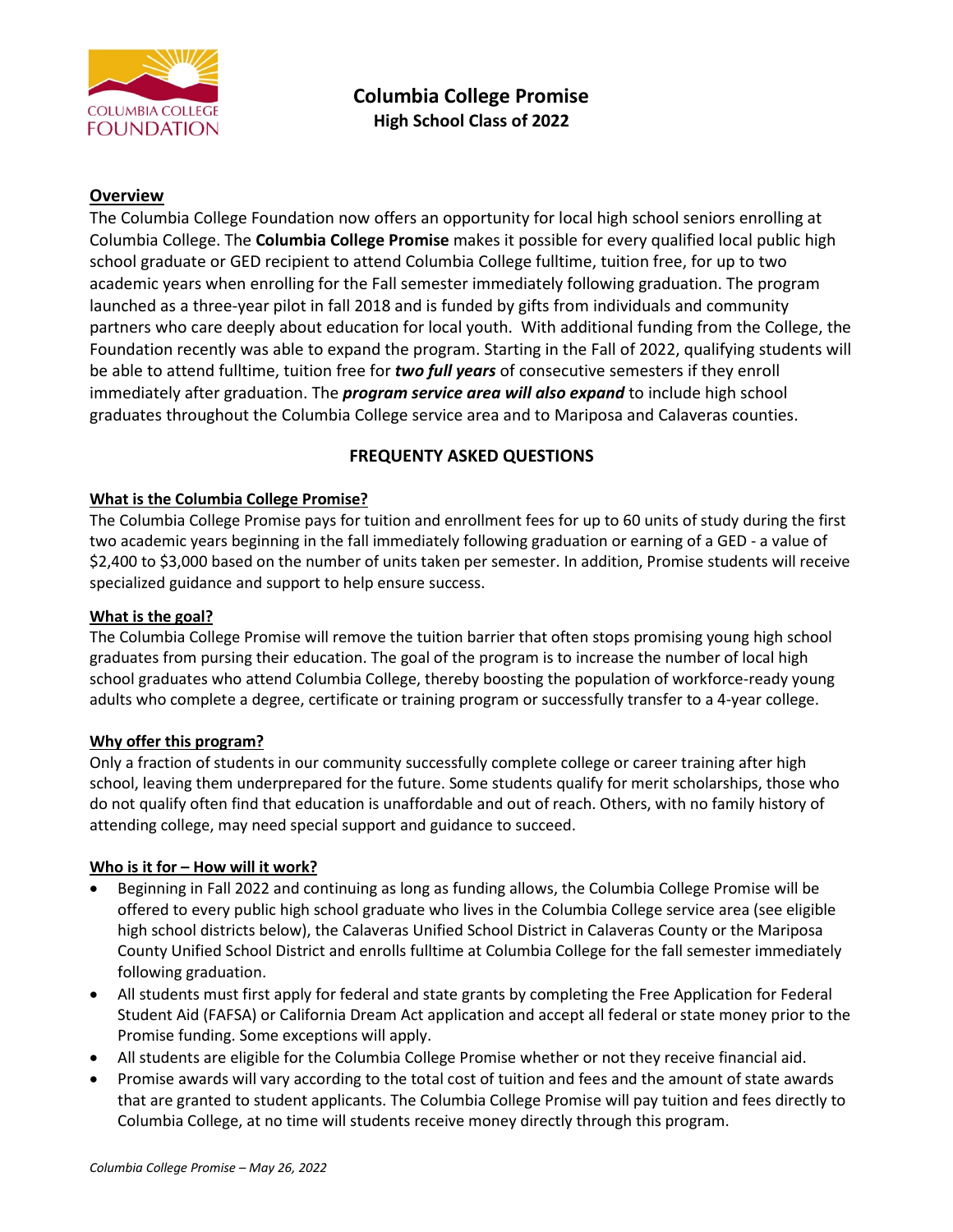### **Is there a cap on the number of students who can receive the Columbia College Promise?**

No. All students who qualify by following the steps outlined for acceptance will receive the Promise.

### **What schools are included?**

- All Tuolumne County public high schools (including Sonora High, Cassina High, Ted Bird High, Summerville High, Connections Academy, Long Barn High, South Fork High, Cold Springs High, Mountain High, Tioga High, Don Pedro High and Gold Rush Charter School)
- Calaveras County public high schools (including Bret Harte High, John Vierra High, Vallecito High, Calaveras High and Gold Strike High)
- Tuolumne County Superintendent of Schools Alternative Education
- Amador County
- Oakdale High
- Waterford High
- Mariposa County High
- Mountain Oaks Charter School (limited to graduates who live in Tuolumne County or Calaveras County)
- Connecting Waters Charter School (limited to graduates who live in the Columbia College service area).

# **Will the Columbia College Promise cover all the costs of college?**

For a fulltime student taking a minimum of 12 units for two consecutive semesters, tuition and fees cost \$1244 per year. Books and supplies can cost \$1700 for an approximate total of \$3000 per year per student.

The Columbia College Promise covers Columbia College enrollment fees (\$46/unit tuition) for up to 30 units per year during the first two academic years after high school with consecutive enrollment and the Columbia College Activity Fee, Health Fee, Student Representation Fee, and Student Center Fees, after receipt of any applicable state financial assistance. The Columbia College Promise does not cover individual course material fees, test or certification expenses, books, parking, or other individual course expenses.

Promise funds will be available to students whether or not they receive other merit or needs-based scholarships. Additional scholarship funds provided by private donors and philanthropic organizations make it possible to apply funds over and above the cost of tuition and fees toward the purchase of required books and other learning tools.

# **What are the criteria to qualify for fall 2022?**

To qualify for the Columbia College Promise, a student must be a 2022 graduate (or GED recipient) from a qualified public high school (see above) and reside within the boundaries of the Columbia College service area, Calaveras County or the Mariposa County Unified School District. Students must then complete the following steps:

Required Steps to Qualify:

- 1. Apply to Columbia College via CCC Apply (cccapply.org)as a college freshman with highschool grad date.
- 2. Complete the 2022-23 Free Application for Federal Student Aid (FAFSA www.fafsa.gov) or the 2022--23 Dream Act Application (https://dream.csac.ca.gov).
- 3. Complete the Promise Application.
- 4. Complete the CC online orientation/campus tour online or in-person
- 5. Complete a comprehensive education plan with a CC counselor during Fall 2022 semester.
- 6. In preparation for Semester 4, update and refine your comprehensive education plan.
- 7. Agree to an exit interview at any point if you do not continue with the Promise Program.
- 8. Enroll in and maintain 12 or more units at Columbia College for Fall 2022 and Spring 2023 (If needed, up to one Modesto Jr. College (MJC) course each semester can be included in the 12 plus units but MJC tuition and/or fees will not be paid for by the Promise). Reduced unit requirement available for students meeting specific criteria.
- 9. Submit official high school transcripts to CC Admissions with proof of graduation, or GED, by 8/22/22.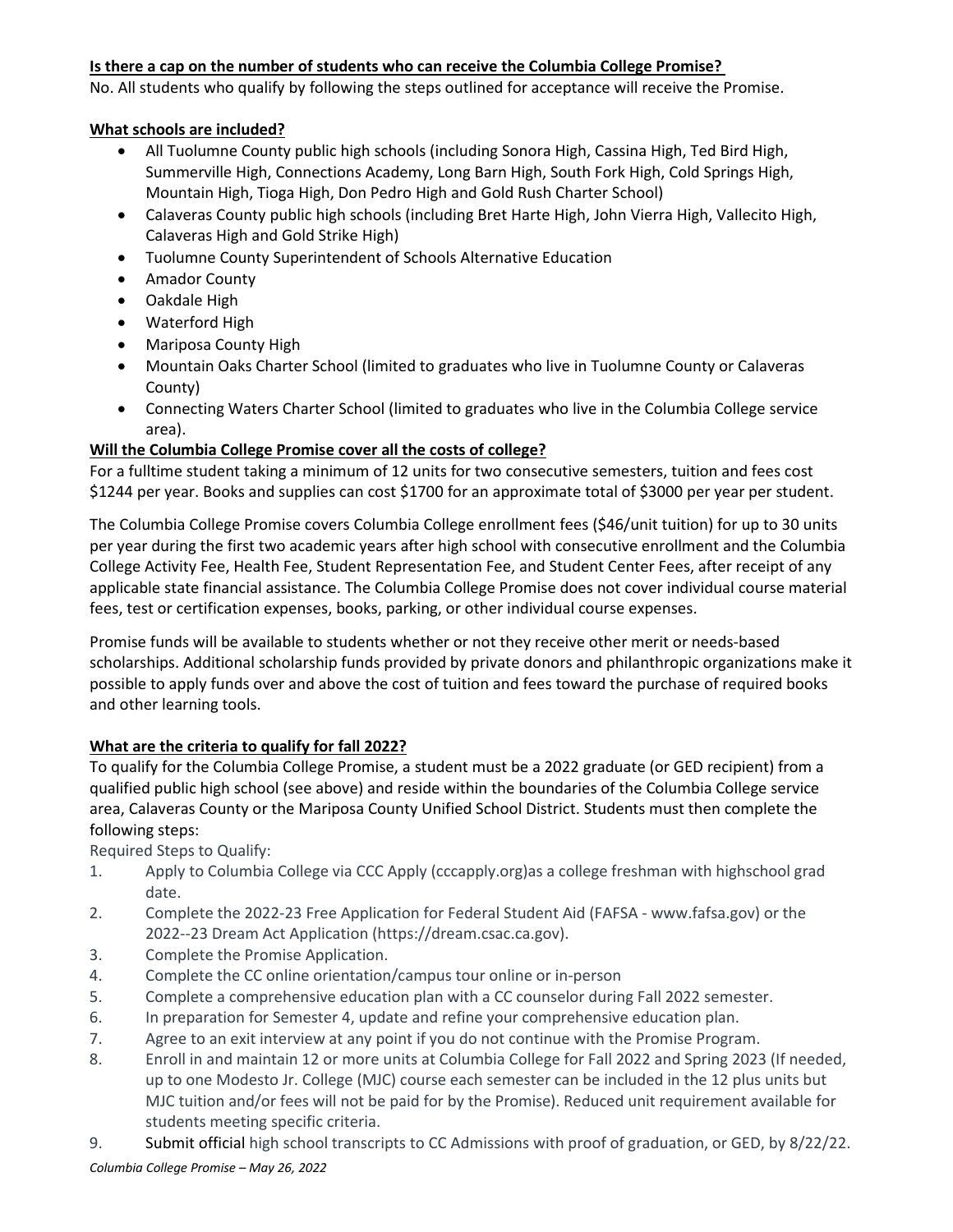### **Is there an application deadline?**

Highest priority will be given to students who complete Required Steps 1-5 by June 3, 2022. The last day Columbia College Promise Applications will be accepted is **August 15, 2022**, and all required steps must be completed by the first day of the Fall 2022 semester – August 29th.

### **Are undocumented students eligible for the Promise?**

Yes, they will need to complete the California Dream Act application as part of the eligibility process.

### **How to I maintain eligibility in the Promise program?**

1. In order to remain eligible, how many units must I enroll in after the first semester?

A: Students are eligible to have their tuition and fees paid for up to four consecutive primary terms (Fall and Spring semesters) when they enroll in at least 12 units for the Fall semester that immediately follows their graduation from high school or earning their GED. Continued eligibility will require enrollment in and completion of at least 12 units per semester. Up to 60 total units can be covered by the Promise, regardless of units already completed in dual enrolled high school student status.

2. What additional steps do I need to complete after the first semester?

A:

- Update educational plan at least annually to ensure courses align with career and/or transfer goals
- Submit new financial aid application with each new academic year
- Reduced unit requirement may be available for students meeting specific criteria

### **How will the program be administered?**

The program will be administered through a partnership between Columbia College offices of Financial Aid, Student Services and the Columbia College Foundation.

# **Is there a scholastic requirement for enrolling in the second, third or fourth semesters?**

In order to continue receiving the Promise a student must have completed at least 12 units each semester.

# **If a student enrolls in summer school immediately following graduation from high school will those costs be paid? Will units earned during that summer be deducted from the 30 unit limit in the first year?**

**T**he Promise program will cover up to 30 units in the first year, beginning in the fall immediately following graduation. Students will not be reimbursed for units taken in the summer immediately following graduation and units taken will not reduce the student's ability to be reimbursed for 30 units beginning in the fall.

# **Will units at MJC be counted toward the 12-unit minimum?**

Understanding that a particular class may not be available at Columbia College at a convenient time for an individual student, the Promise program allows that one class per semester can be taken at Modesto Junior College (MJC) toward the 12-unit minimum. Courses taken at MJC are not paid for by the Promise.

# **Can a student still qualify if he/she takes a year off after graduating high school?**

No, students only qualify if they enroll for the fall semester immediately after their high school graduation.

#### **What happens if a Promise student drops a class and falls below 12 units during the first semester?**

You will not be charged for dropped units, but you will not qualify for the spring semester. You should work with your counselor to find alternate classes/late start options to fill your schedule.

# **What if a student qualifies for a reduced unit load through the DSPS program?**

DSPS students will be considered fulltime at their reduced unit load, if verified by the DSPS program.

#### **Can a student who has been dropped from the program appeal the decision?**